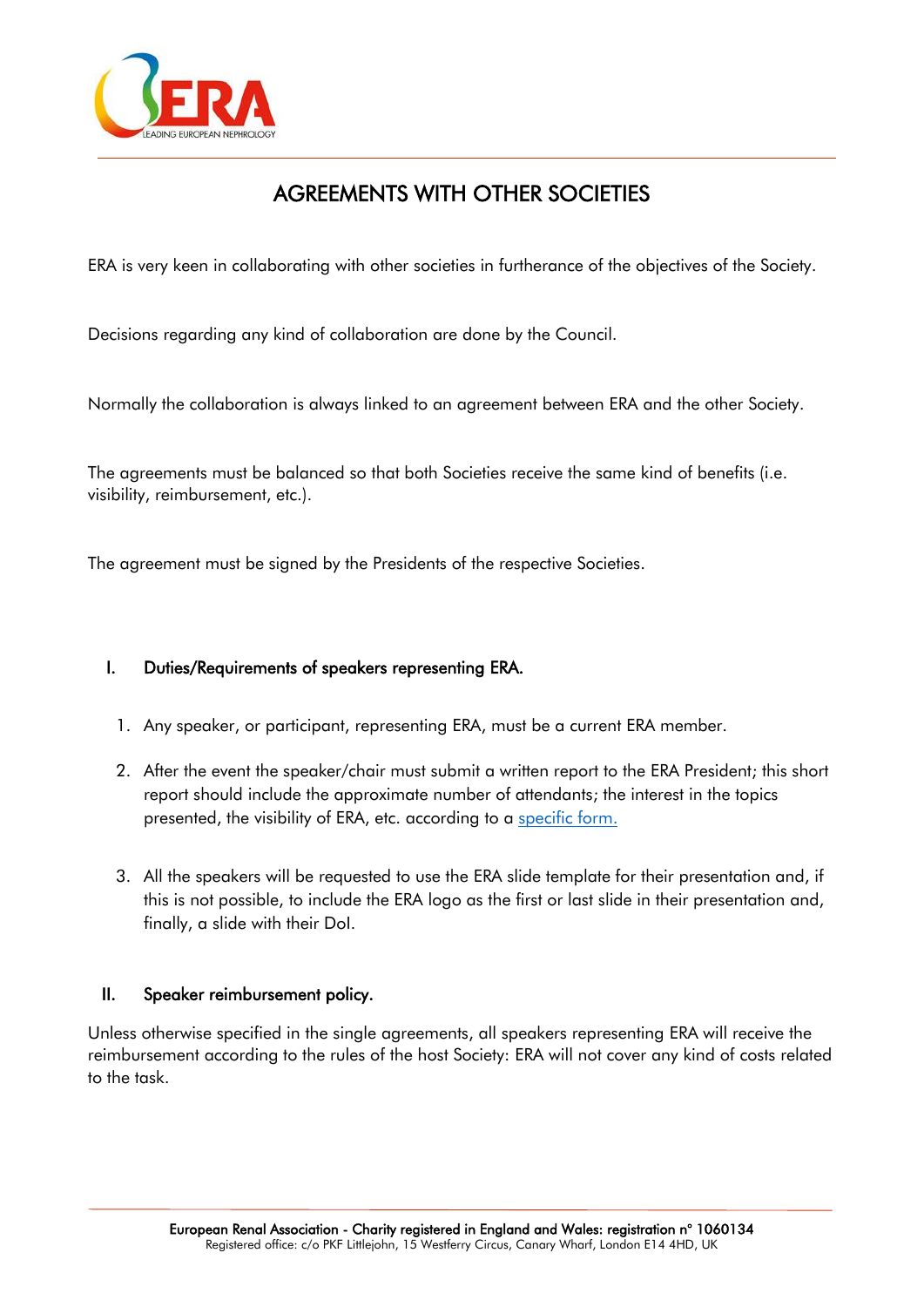

If the agreement confirm that ERA is responsible for covering travel/accommodation costs for its speakers/chairs, the parameters to be applied are those included in the *"[General Rules for ERA](https://www.era-online.org/en/wp-content/uploads/2021/10/GENERAL-RULES-FOR-ERA-COMMITTEES_NEW.pdf) [Committees](https://www.era-online.org/en/wp-content/uploads/2021/10/GENERAL-RULES-FOR-ERA-COMMITTEES_NEW.pdf)"* .

#### III. Selection of the ERA representatives.

Normally when a selection of ERA Representatives must be done, the four ex-officio Council members make a list of 4-6 potential names, if appropriate Working Groups can be asked to suggest names. Council members will then be asked to vote (according to the number of representatives indicated in the specific agreement) from this list. Council members can add names of speakers who fit the research/scientific/educational area to be covered. Council should keep in mind the gender and age parameter when making the final selection.

The following parameters for the final selection will be applied:

- 1. Number of times the potential speaker has been invited as a speaker to an ERA, ASN and ISN Congress over the last two years;
- 2. Hirsh Index of the speaker (calculated using Google Scholar and taking into consideration the last 5 years);
- 3. Council members are preferred representatives and they will receive an extra 10% to the total score of the above two points.

### IV. "Ambassador" programme.

"Ambassadors" are experts in the field of that specific Society, nominated by the Society itself, who are invited to take part in the main programme of the ERA Congress.

The number and frequency of "Ambassadors" present at the Congress is determined by an agreement between ERA and the other Society.

It is the responsibility of the Chair of the Congress Scientific Programme, and thus the Council, to allocate the "Ambassadors" within the appropriate session.

The "Ambassadors" receive the same benefits as all the other speakers at the annual ERA Congress.